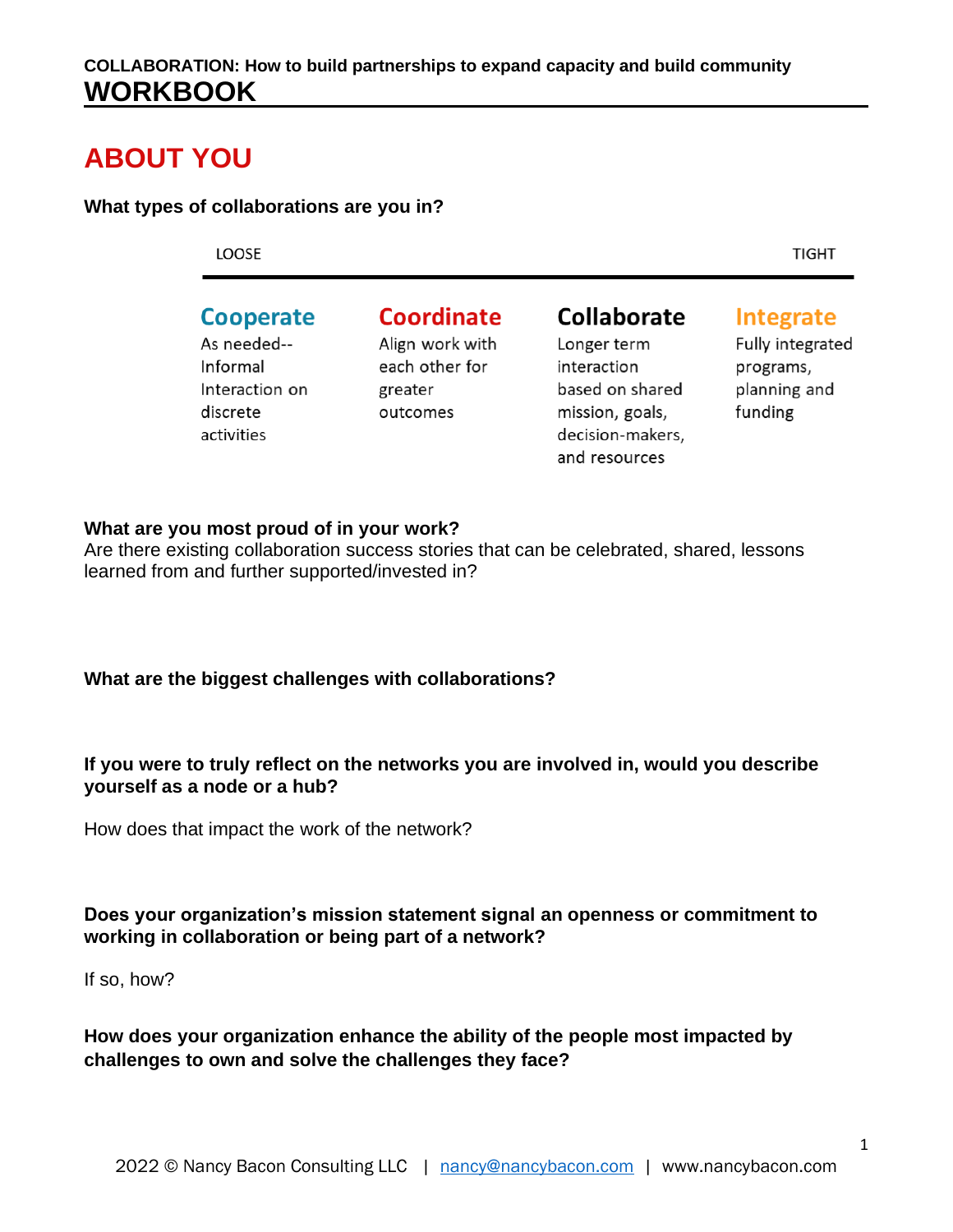### **CENTER PURPOSE**

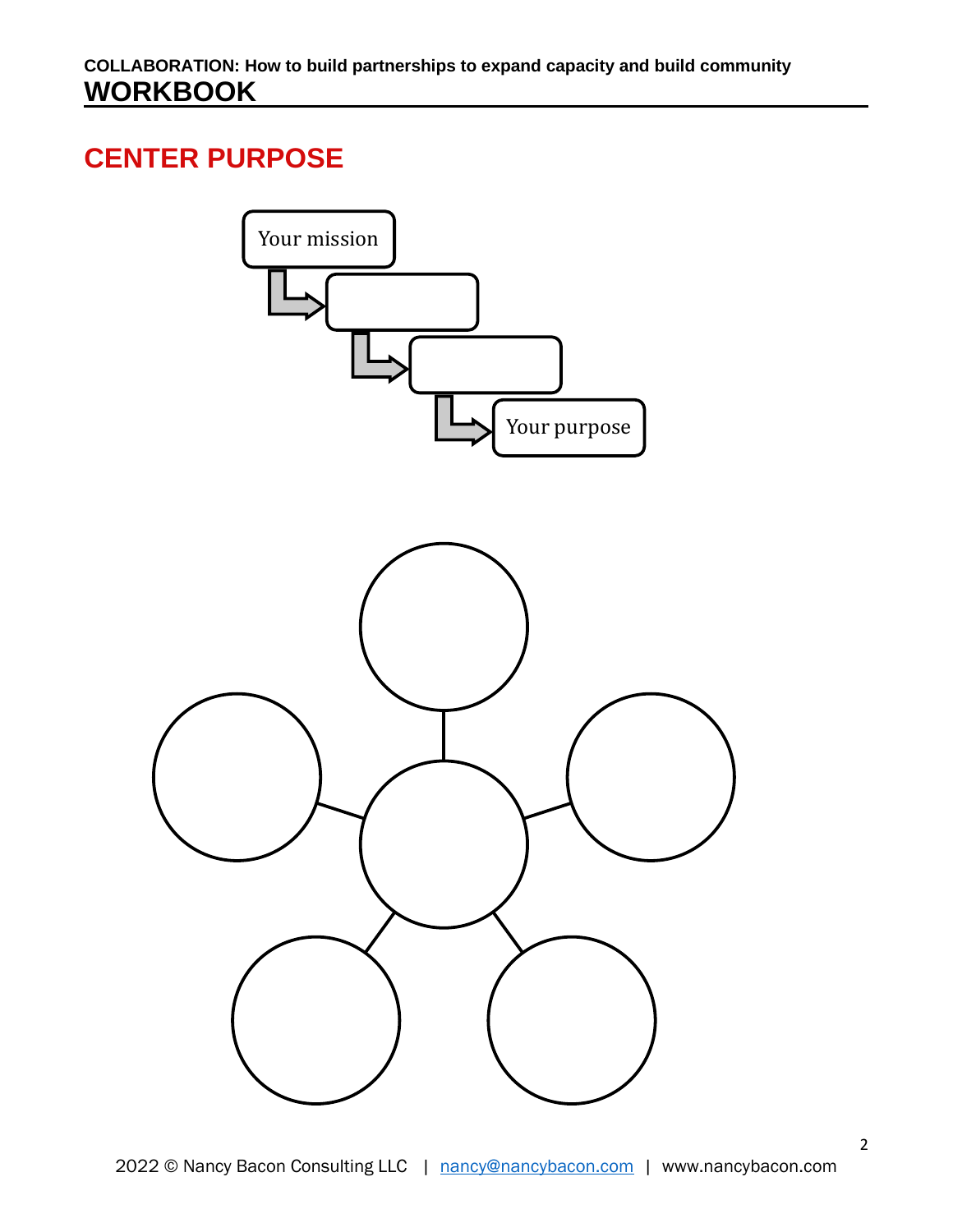### **DEFINE PRINCIPLES**

**What are your guiding principles related to collaborations?**

**Network leadership involves a mindset shift rooted in four principles:**

- Mission, not organization.
- Node, not hub.
- Humility, not brand.
- Trust, not control.

Write these principles in your own words.

Which of these most resonates with you?\_\_\_\_\_\_\_\_\_\_\_\_\_\_\_\_\_\_\_\_\_\_\_\_\_\_\_

Why?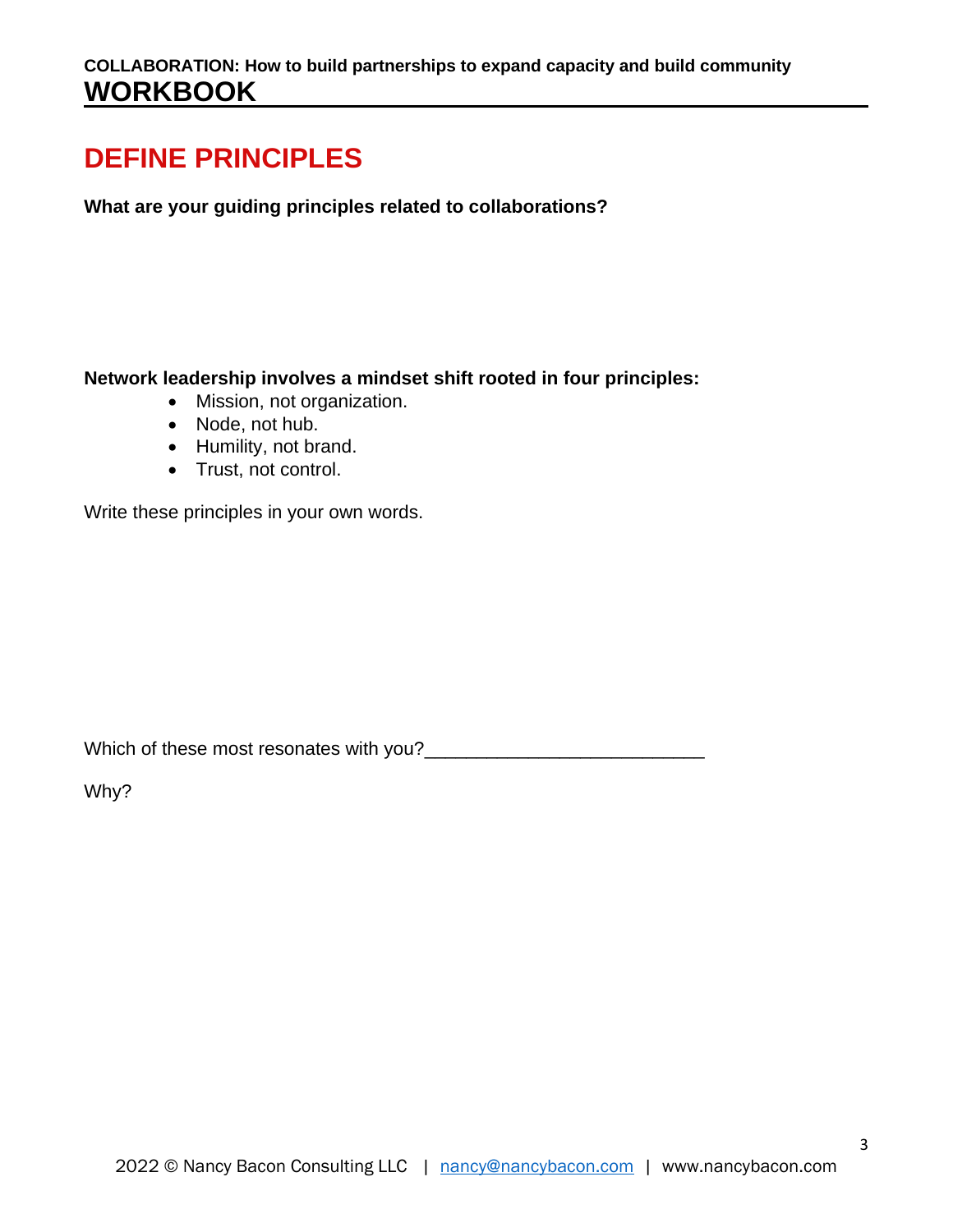# **ADDRESS BARRIERS**

**What barriers hold back your collaborations?**

**Past participants have identified these challenges or barriers to working in networks.** 

They are organized in four general buckets, though some of them could show up in several of the buckets.

| <b>EXTERNAL</b>                                                                                                                                                                                                                                                                                                                                                                                                 | <b>INTERNAL</b>                                                                                                                                                                                                                                                                                                      |
|-----------------------------------------------------------------------------------------------------------------------------------------------------------------------------------------------------------------------------------------------------------------------------------------------------------------------------------------------------------------------------------------------------------------|----------------------------------------------------------------------------------------------------------------------------------------------------------------------------------------------------------------------------------------------------------------------------------------------------------------------|
| Philanthropy's approach<br>Competition for perceived scarce<br>$\bullet$<br>resources<br>Funding sources limit networks-foster<br>$\bullet$<br>working in silos<br>The "big dog nonprofit wags the tail"<br>$\bullet$<br>Various sectors need to be satisfied<br>$\bullet$<br>Exploitive use of "collaboration"<br>$\bullet$<br>Leadership transitions leaving gaps in<br>$\bullet$<br>continuity and ownership | Time constraints<br>Mentality that our organization "does<br>$\bullet$<br>this better"<br>Ego<br>$\bullet$<br>Resistance from the board of<br>$\bullet$<br>directors to engage in networks<br>Connecting with and engaging the<br>$\bullet$<br>leadership circle to gain interest and<br>sanction<br>"We are polite" |
| <b>LOGISTICS / PROCESS</b>                                                                                                                                                                                                                                                                                                                                                                                      | <b>EMOTIONS</b>                                                                                                                                                                                                                                                                                                      |
| Communication challenges<br>Who in the organization is right point<br>$\bullet$<br>person to engage in the network?<br>How do we identify trusted partners?<br>$\bullet$<br>Getting agreement on which solution is<br>$\bullet$<br>best<br>Follow through                                                                                                                                                       | Risk necessary to succeed requires<br>bravery<br>Lack of trust among potential<br>$\bullet$<br>network partners<br>Repairing trust once lost<br>$\bullet$<br>We are afraid of losing our donors<br>$\bullet$                                                                                                         |

Circle two barriers that you think are particularly relevant to your work.

Name at least one action that you, your organization, or a group of people in your community today could take to address that barrier.